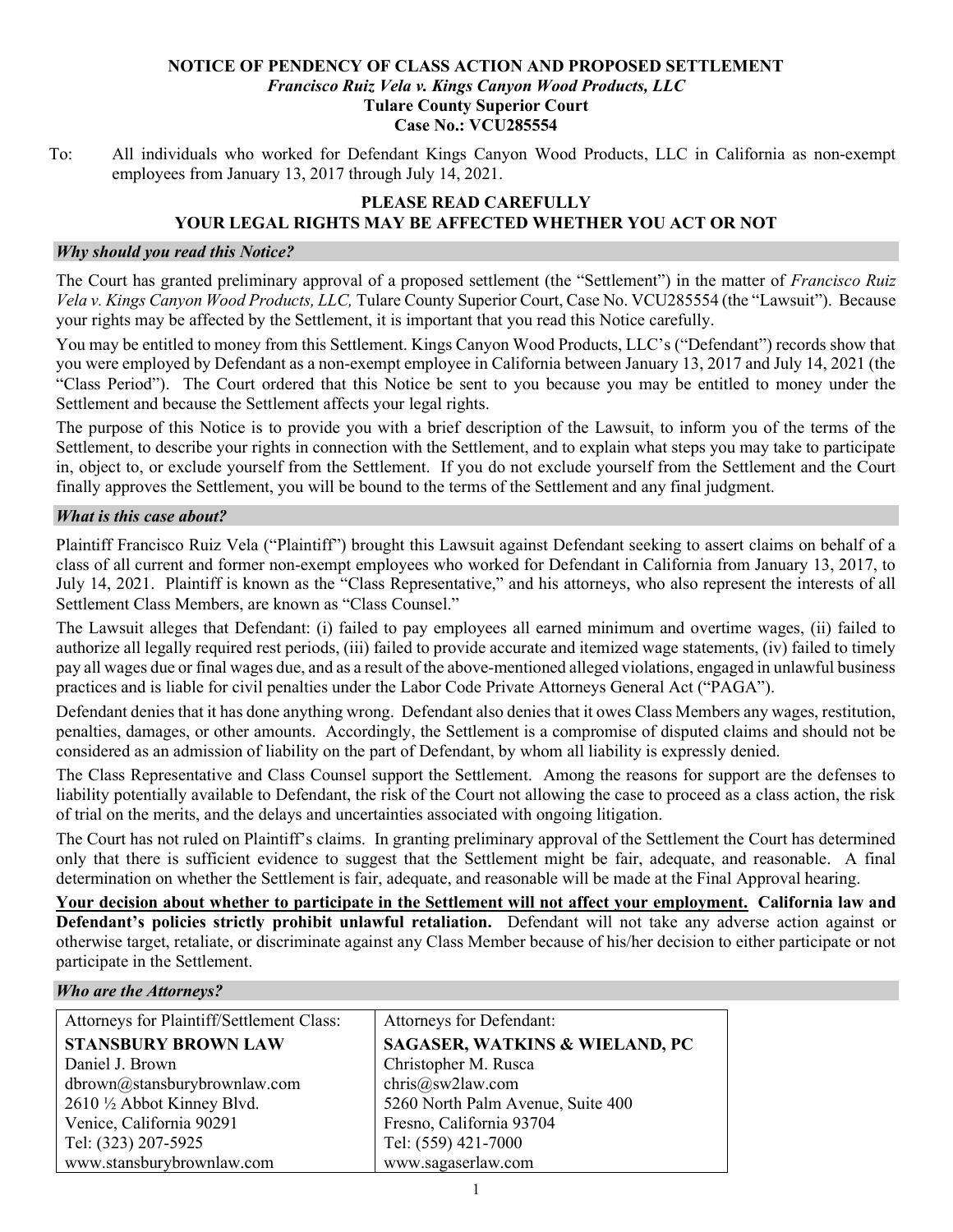### What are the terms of the Settlement?

Defendant has agreed to pay \$150,000.00 (the "Maximum Settlement Amount") to fully resolve all claims in the Lawsuit, including payments to Settlement Class Members, Class Counsel's attorneys' fees and expenses, Settlement administration costs, Defendant's share of payroll taxes, and the Class Representative's Enhancement Payment.

The following deductions from the Maximum Settlement Amount will be requested by the Parties:

Attorneys' Fees and Expenses. Class Counsel have been prosecuting the Lawsuit on behalf of Class Members on a contingency fee basis (that is, without being paid any money to date) and have been paying all litigation costs and expenses. The Court will determine the actual amount awarded to Class Counsel as attorneys' fees, which will be paid from the Maximum Settlement Amount. Class Members are not personally responsible for any of Class Counsel's attorneys' fees or expenses. Class Counsel will ask for up to one-third of the Maximum Settlement Amount, which is currently estimated at \$49,950.00, as reasonable compensation for the work Class Counsel performed and will continue to perform in this Lawsuit through Settlement finalization. Class Counsel also will ask for reimbursement of up to \$10,000.00 in verified costs incurred in connection with the Lawsuit.

Settlement Administration Costs. The Court has approved Phoenix Settlement Administrators to act as the "Settlement Administrator," who is sending this Notice to you and will perform many other duties relating to the Settlement. The Court has approved setting aside up to \$4,995.00 from the Maximum Settlement Amount to pay the settlement administration costs.

Class Representative Enhancement Payment. Class Counsel will ask the Court to award the Class Representative an Enhancement Payment in the amount of \$5,000.00 to compensate him for his service and extra work provided on behalf of the Class Members.

Payment to State of California. The Parties have agreed to allocate \$5,000.00 towards the Settlement of the PAGA claims in the Lawsuit. \$3,750.00 will be paid to the State of California Labor and Workforce Development Agency, representing its 75% share of the civil penalties. The remaining \$1,250.00 will be allocated to Class Members as part of the Net Settlement Fund described below.

Defendant's Share of Payroll Taxes. Defendant's share of payroll taxes shall be paid by Defendant as part of the Maximum Settlement Amount.

Calculation of Class Members' Settlement Awards. After deducting the Court-approved amounts above, the balance of the Maximum Settlement Amount will form the Net Settlement Fund, which will be distributed to all Class Members who do not submit a valid and timely Request for Exclusion Form ("Settlement Class Members") (described below). The Net Settlement Fund is estimated at approximately \$76,305.00, and will be divided as follows:

- (i) 20% of the Net Settlement Fund shall be designated as the "Waiting Time Amount" and will be allocated in equal amounts to all Settlement Class Members whose employment with Defendant ended at any time between January 13, 2018, to July 14, 2021 ("Waiting Time Period").
- (ii) 15% of the Net Settlement Fund shall be designated as the "Wage Statement Amount" and will be allocated to Settlement Class Members based on the proportionate number of pay periods that he or she worked between January 13, 2020, to July 14, 2021 ("Wage Statement Period").
- (iii) \$1,250.00 of the Maximum Settlement Amount has been designated as the "PAGA Amount." Each Class Member who was employed by Defendant at any time from January 13, 2020 to July 14, 2021, shall receive a portion of the PAGA Amount based on the number of proportionate pay periods that he or she worked during the time period of January 13, 2020, to July 14, 2021 ("PAGA Period").
- (iv) The remainder of the Net Settlement Fund will be distributed to each Settlement Class Member based on the proportionate number of Eligible Workweeks (defined as any workweek in which the Settlement Class Member worked at least one day during the workweek based on Defendant's records) that he or she worked during the Class Period (January 13, 2017, to July 14, 2021).

Payment of the Settlement. If the Court grants final approval of the Settlement, Individual Settlement Awards will be mailed to all Class Members for their portion of the PAGA Amount regardless of whether they submit a Request for Exclusion Form. In addition, Settlement Class Members will receive additional compensation as part of their Individual Settlement Awards comprised of their portion of the Net Settlement Fund as described above. The Maximum Settlement Amount will be paid by Defendant in three (3) installments, with the final installment due within six (6) months of the Court granting Final Approval.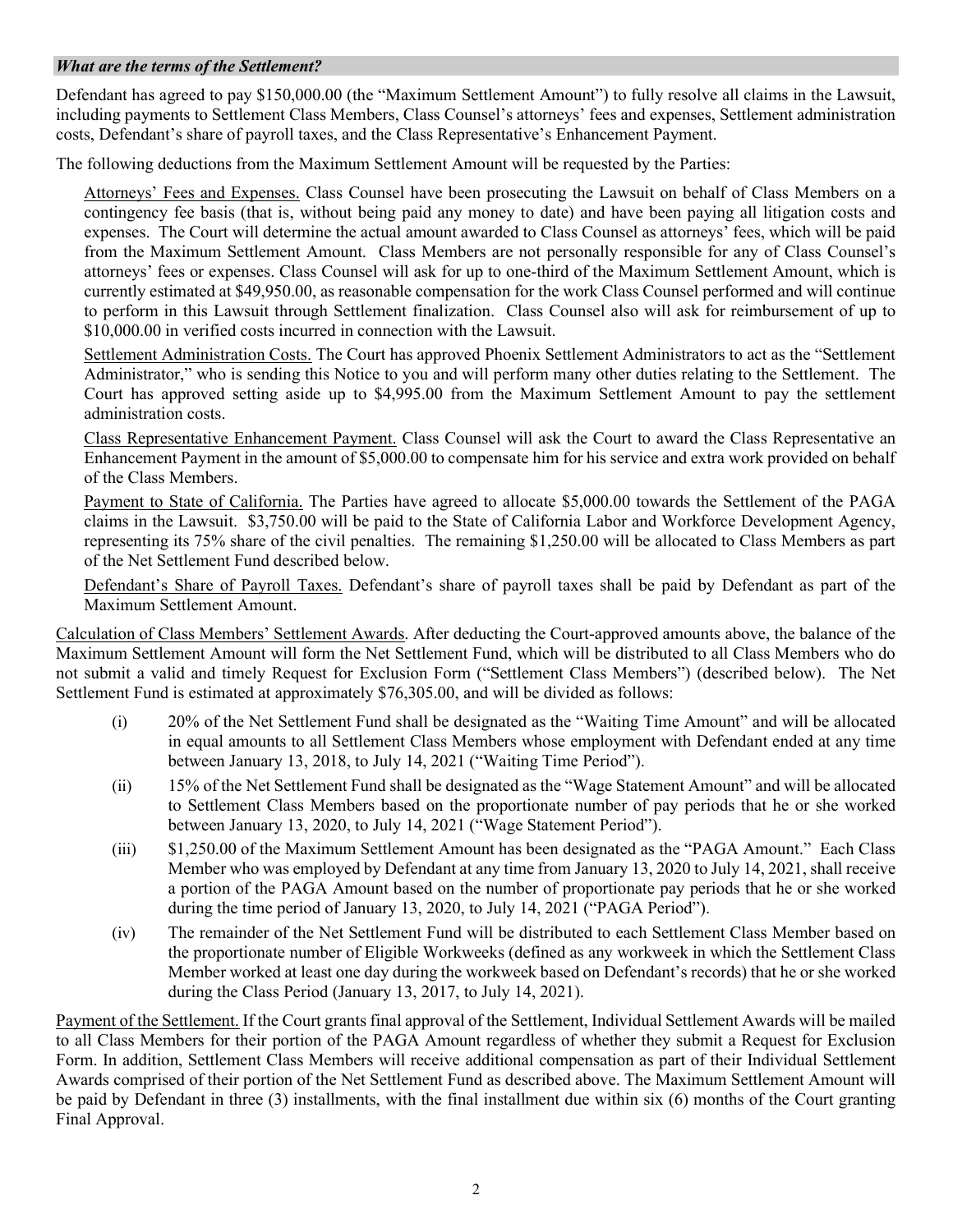Allocation and Taxes. For tax purposes, each Settlement Award shall be treated as follows: 20% as "wages," for which an IRS Form W-2 will be issued; and 80% as penalties and interest, for which an IRS Form 1099 will be issued. Class Members are responsible for the proper income tax treatment of the Individual Settlement Awards. The Settlement Administrator, Defendant and its counsel, and Class Counsel cannot provide tax advice. Accordingly, Class Members should consult with their tax advisors concerning the tax consequences and treatment of awards they receive under the Settlement.

Release. If the Court approves the Settlement, the Settlement Class, and each Settlement Class Member will fully release and discharge Defendant, its past and present officers, directors, shareholders, employees, and agents, (collectively the "Released Parties") for all claims that were pled or could have been pled based on the factual allegations in the FAC, including: (a) minimum wage violations (b) failure to pay all overtime wages; (c) rest period violations; (d) wage statement violations; (e) waiting time penalties; (f) all claims arising out of unfair business practices under Business & Professions Code § 17200, et seq. that could have been premised on the claims that were pled our could have been pled based on the factual allegations in the FAC; and (g) all claims for civil penalties under the PAGA, that could have been premised on the claims that were pled or could have been based on the factual allegations in the FAC. (collectively, the "Released Claims"). For members of the Settlement Class who do not validly opt out, the release period shall run from January 13, 2017, through July 14, 2021 ("Class Period"). If the Court grants final approval, even if a Class Member opts-out, they still release all claims for civil penalties under the PAGA, that could have been premised on the claims that were pled or could have been based on the factual allegations in the FAC during the PAGA Period and receive their portion of the PAGA Amount.

Conditions of Settlement. The Settlement is conditioned upon the Court entering an order at or following the Final Approval Hearing finally approving the Settlement as fair, reasonable, adequate, and in the best interests of the Settlement Class, and the entry of a Judgment.

### How can I claim money from the Settlement?

Do Nothing. If you do nothing, you will be entitled to your share of the Settlement based on the proportionate number of workweeks in which you worked at least one day based on Defendant's records ("Eligible Workweek") during the Class Period, the proportionate number of pay periods you worked during the Wage Statement Period, the proportionate number of pay periods you worked during the PAGA Period, and whether you separated your employment from Defendant during the Waiting Time Period, as stated in this Notice. You also will be bound by the Settlement, including the release of claims stated above.

### What other options do I have?

Dispute Information in Notice of Settlement Award. Your award is based on the proportionate number of Eligible Workweeks you worked during the Class Period, the proportionate number of pay periods you worked during the Wage Statement Period, the proportionate number of pay periods you worked during the PAGA Period, and whether you have separated employment from Defendant during the Waiting Time Period. The information contained in Defendant's records regarding each of these factors, along with your estimated Individual Settlement Award, is listed below. If you disagree with the information listed below, you may submit a dispute, along with any supporting documentation, to Phoenix Settlement Administrators, P.O. Box 7208, Orange, CA 92863. Any disputes, along with supporting documentation, must be postmarked no later than April 30, 2022. DO NOT SEND ORIGINALS; DOCUMENTATION SENT TO THE SETTLEMENT ADMINISTRATOR WILL NOT BE RETURNED OR PRESERVED.

The Settlement Administrator will determine whether any adjustments are warranted, and if so, will consult with the Parties and make a determination as to whether an adjustment will be made.

According to Defendant's records:

- (a) you worked for Defendant in California from to to  $\hspace{1.5cm}$ ;
- (b) you worked Eligible Workweeks between January 13, 2017, and July 14, 2021, for Defendant;
- (c) you worked \_\_\_\_ pay periods between January 13, 2020, and July 14, 2021, for Defendant;
- (d) your employment with Defendant << DID/DID NOT >> end between January 13, 2018, and July 14, 2021; and

Based on the above, your Individual Settlement Award is estimated at \$ \_\_\_\_\_\_. The lowest Individual Settlement Award to a Settlement Class Member is estimated at \$ \_\_\_\_. The highest Individual Settlement Award to a Settlement Class Member is estimated at \$\_\_\_\_.

Exclude Yourself from the Settlement. If you do not wish to take part in the Settlement, you may exclude yourself by completing the Request for Exclusion Form included with this Notice, and sending it to the Settlement Administrator postmarked no later than **April 30, 2022**, with your name, address, telephone number, and your signature.